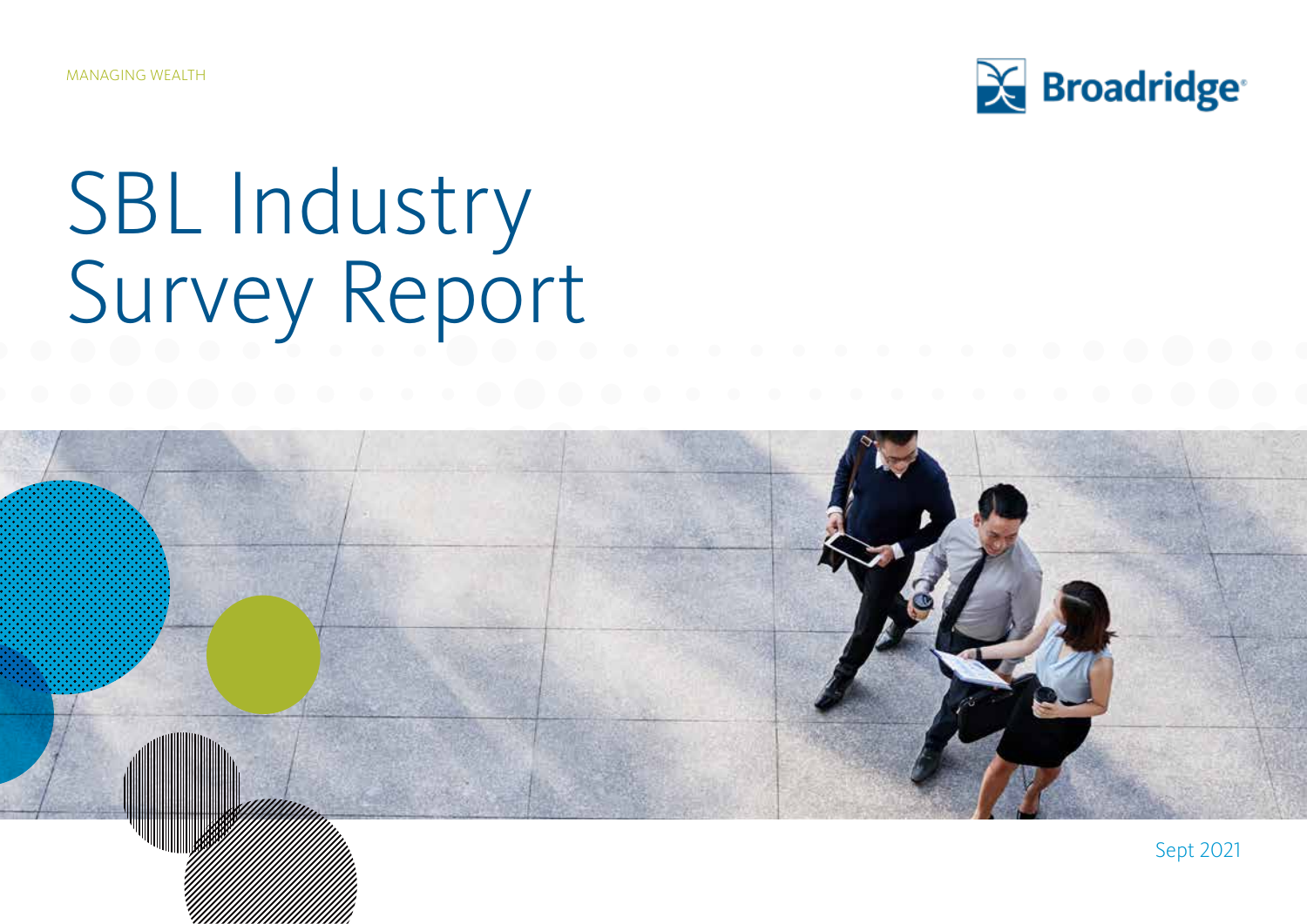## How Securities-Based Lending Can Generate New Revenue While Accelerating Evolution to a Holistic Advice Model



## Insights and Action Steps from the 2021 Broadridge SBL Industry Survey

When we look across our customer base over the last year, everyone experienced growth - in many cases double-digit growth. This is backed up by the regulatory bodies such as FINRA.

Two economic trendlines underscore this surge in demand:

- **•** The ongoing, relatively low interest rate environment
- **•** The still-robust bull market

High investment portfolio market valuations have "upped investors' appetite to collateralize their portfolio."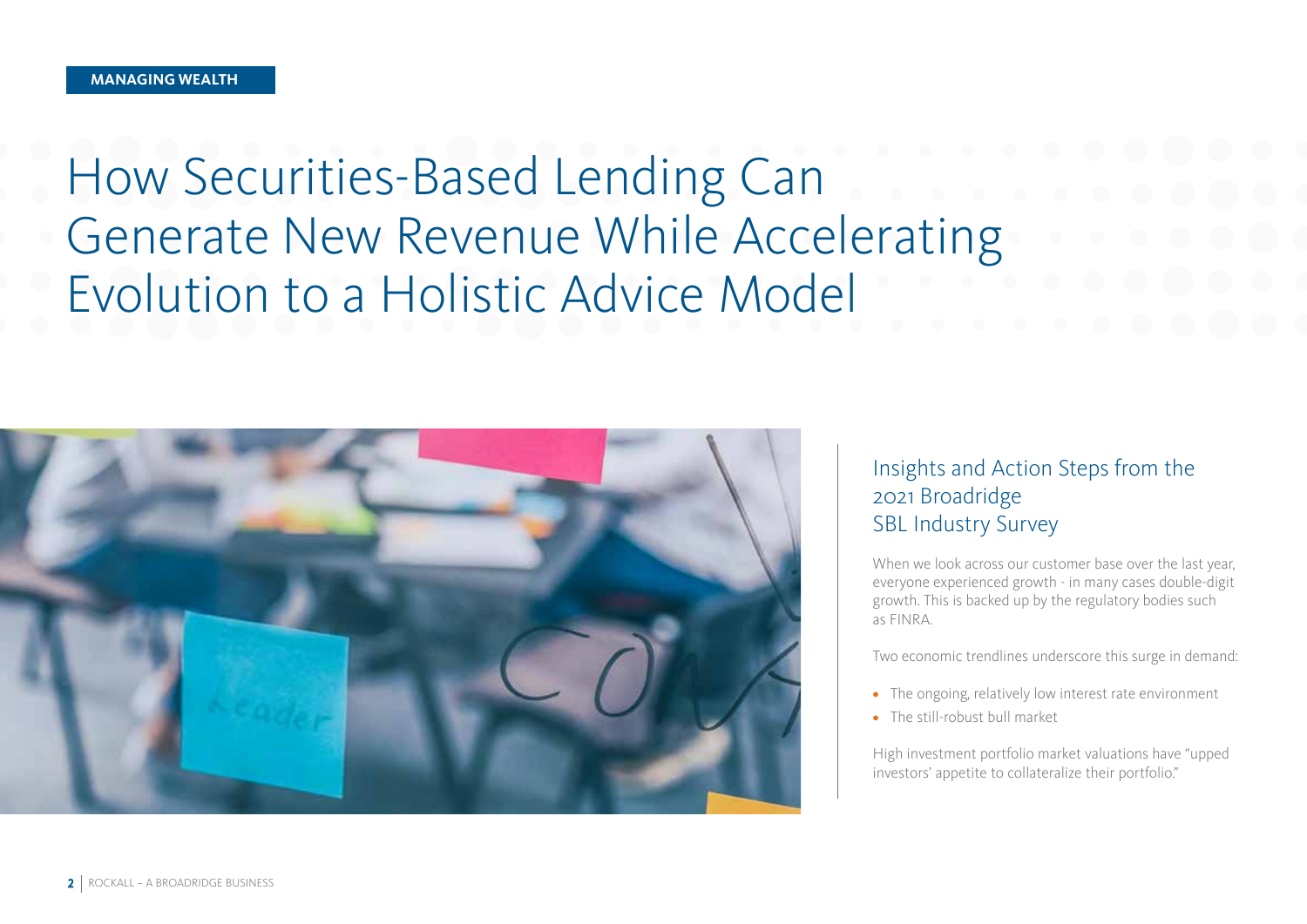## Executive Summary

Drawn from the shared insights of SBL industry leaders in the Broadridge industry network and other sources, this SBL industry report reflects the views of decision makers responsible for directing and executing wealth lending strategies for a select number of leading U.S. banks and wealth managers currently underwriting more than \$100 billion in SBL business.

Our report reaches five conclusions that, in turn, lead to specific takeaways for institutions and advisors looking to explore the trends and opportunities currently propelling the SBL marketplace.

#### **GROWTH: WITH SBL, GROWTH IS MULTI-DIMENSIONAL**

A broader understanding of how successful lending strategies are measured empowers both decision makers and relationship managers. We show how growth dynamics are leading to a variety of patterns among loan commitments, utilization, drawdowns and outstanding balances.

## **EMERGENT "LENDING ADVISORS" SIGNALING THAT "HALF A BALANCE SHEET" IS NOT ENOUGH**

Client interest in "Financial Wellness" during 2020 lit a fire under many financial advisors who have traditionally stayed mainly focused on the asset side of the client's balance sheet. As logical as that habit might be – that's where the investment assets are – delivering a personalized experience to clients requires a broader vision of what a holistic wealth practice should deliver. This report explores how SBL thought leaders are motivating sales teams to consider the whole picture: both assets and liabilities.

### **STREAMLINING SBL PROCESSES DRIVES SBL DEMAND**

Digital streamlining measures, like using DocuSign in SBL underwriting, are becoming pro forma in the marketplace. As digitization displaces time-consuming tasks, accelerated by the need to remotely service clients, survey respondents indicate that neither institutions nor clients have any desire to revert to a time when loan approvals could take weeks and required cyclical meetings and approvals.

### **SBL'S DIGITAL DELIVERY SEAMLESSLY INTEGRATES WITH THE WEALTH MANAGEMENT INNOVATION AGENDA**

Survey respondents detail how they have accelerated innovation and that SBL digitization is a priority for scalability, empowering Lending Advisors and streamlining an end-to-end loan origination process. Machine learning and data analytics will be incorporated into wealth management practices over the next 18 months, making SBL ripe for personalization and differentiation across an increasingly diversified and competitive arena.

### **EMERGING RETAIL WEALTH COHORT LIKELY TO PLAY A ROLE IN SBL MARKET**

Driven by a surge in wealth transfers, aging Gen Xers and maturing Millennials, SBL's appeal is growing. A burgeoning, digital-savvy Mass Affluent cohort is signalling that it wants access to the same asset classes, investment strategies and products – like SBL – to which institutions and high net worth investors have had access for decades.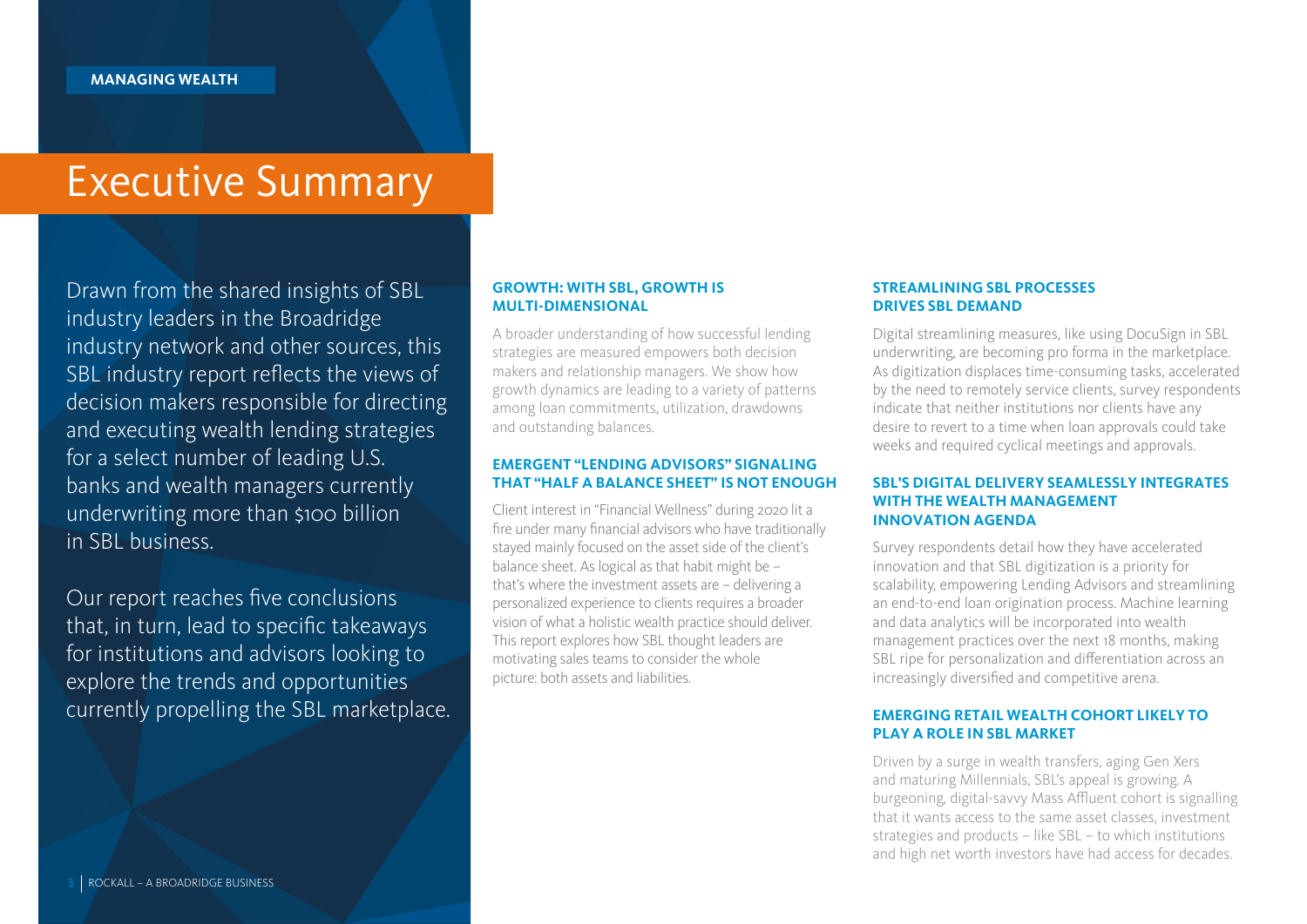## Introduction

## As we emerge into a new reality, the forces of social distance and the need to reduce physical contact have driven a rapid acceleration of digitization and process automation, the benefits of which are here to stay.

While most were already on this path, the rapid adaptation to a working world of more personalized communication with less physical contact has been significant. In the case of securities-based lending, systems that long-needed modernization are at some point in the process of being digitized and streamlined – making SBL even more scalable and accessible than before. As one wealth management leader summarized it at the height of the pandemic: "Our transformation agenda has accelerated. We have undergone ten years of process change in ten weeks".

The fundamentals still stay true:

- **•** Generational wealth shifts are driving a force for change in wealth management
- **•** Personalization as a differentiator is opening the idea of holistic financial wellness strategies that consider both sides of the client's balance sheet.
- **•** Facilitated by the rapid evolution of technology, mass affluent and retail investors are demanding access to a breadth of products and services that was previously only open to HNW and UHNW investors.

Advisors need the technology and operational support to respond to these market dynamics in a way that informs and enables efficient, personalized service delivery and growth. Looking ahead, continued advances in machine learning and data analytics will transform the ability of individual advisors to access and deliver SBL in a safe and tailored way to clients who need and will use the liquidity released.

More than that, intelligent lending and holistic wealth management advice will enhance service value, improve client relationships and attract assets in a highly competitive market.

## Generational wealth shifts

Democratization of wealth products

Rapid technological change

Personalization

Holistic financial wellness

*"Our transformation agenda has accelerated. We have undergone ten years of process change in ten weeks".*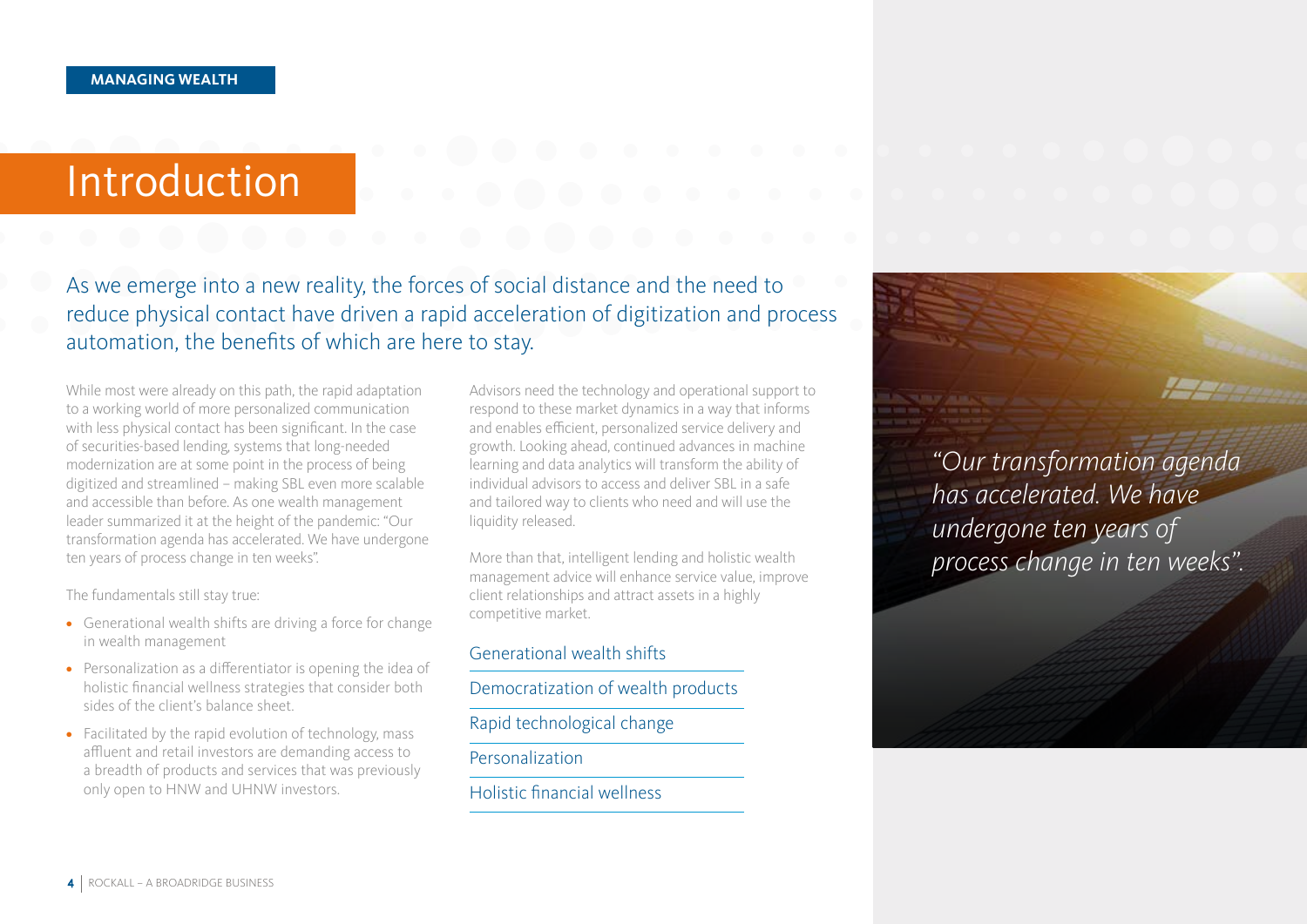## What our survey growth metrics show I CHARTI

Broadridge's SBL technology manages over US\$ 100 billion in SBL loan books. As we listen to growth signals from the market, many of our clients are experiencing increasing demand and more sophistication in the business; whether that be increased leverage of AUM, extension into the populous retail segment or lending against new asset classes, including insurance linked assets.



## **Loan volumes are on the climb…**

All but a handful of our industry experts expect a growth year ahead. More than a third of respondents see commitments growing by more than 20%, with more than half of all respondents expecting 10% plus growth.

Outstanding balances are expected to grow, but less dramatically – more than a quarter predict over 20% growth; more than a third expect outstandings to grow by more than 10% in the coming year.

Drawdowns are harder to predict, and our data shows that most banks expect that they will drive growth through more loans as opposed to higher utilization.

## **...across both brokerage and private banking**

How quickly is SBL penetrating the brokerage and private banking world? Our survey shows steady potential growth in both segments:

**Wealth management / private bank accounts** show strong growth momentum. Today, only 5% of our respondents have more than 10% of their wealth management accounts pledged against an SBL loan. There is a focus across the board on the SBL opportunity - driving growth and building SBL into a mature component of the wealth business line.

## Expected 12-month book growth



*"Closing on SBL loans has been instrumental in our clients moving assets over to us. SBL loans are well received by our clients from an all-round wealth management experience"*

**Broadridge customer**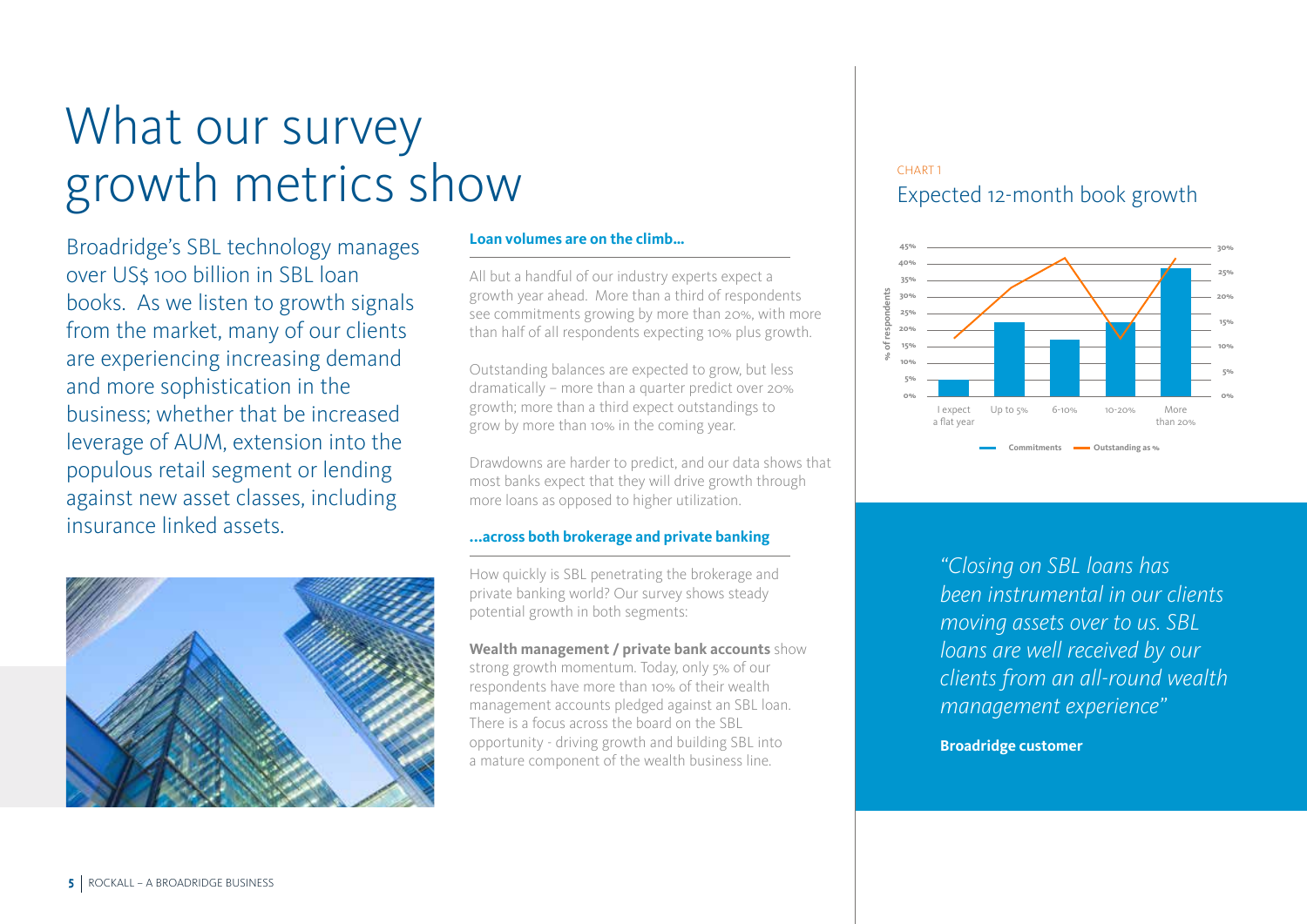Chart 3 shows how the profile of SBL uptake in these accounts is expected to change in the next three years. Penetration will have increased with almost all having more than 2% account penetration, likely reflecting the maturation of SBL as a banking product.

**In the case of brokerage accounts,** Chart  $4$  is more striking. Current penetration is lower in brokerage accounts, but everyone believes that is going to change over the next two to three years. Even then, SBL in brokerage will still be catching up with the private banking SBL business.

### **THE SIGNAL IS CLEAR**

CHART 3

Financial institutions without an SBL offering risk losing AUM as SBL usage becomes more common. The potential for growth is significant with lenders only scraping the surface of this lucrative, secure, in-demand product.

## WM/PB : SBL Account Penetration



## **And that all makes sense…**

…when more than 80% of our respondents see a correlation between providing SBL products and AUM growth. Having an SBL offering attracts new AUM to the business; SBL creates stickier AUM balances since the assets are preferably held by the lender.

#### CHART 2

## Do you see a correlation between providing SBL products and additional growth in AUM?







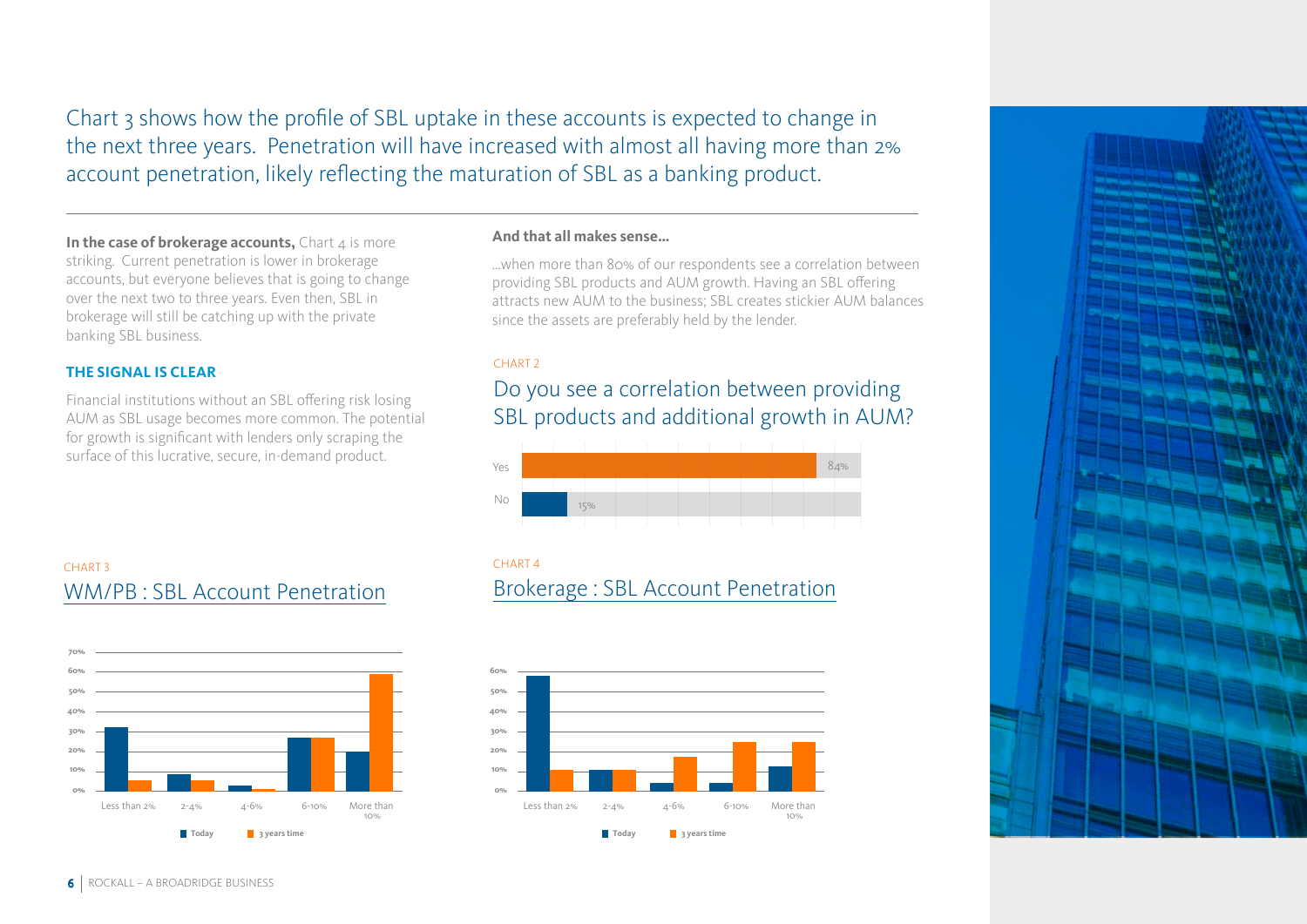## It takes skill to build a holistic wealth practice

Despite client preferences for new ideas, many advisors default to the same catalogue of investment solutions. Our survey suggests how advisors can embrace SBL as a natural extension of the capabilities that they already employ.

#### **Why not all advisors are in love with SBL. Yet**

Unsurprisingly, advisor reluctance tops the poll of barriers to SBL growth. Some advisors feel a fiduciary conflict when considering SBL as a borrowing strategy. In every borrowing situation (e.g., HELOC, margin loan, SBL), actions can be taken to address these concerns, particularly in relation to anticipating and responding to down market conditions and potential margin call events.

#### **Why advisors find SBL complicated**

Traditionally, SBL has involved detailed, manual processes requiring multiple iterations between the client, the advisor and the bank. Think cyclical loan evaluations, offers, signing requirements and release processing with lots of friction, bottlenecks and time delays. A positive consequence of the pandemic has been the acceleration of digitization – and streamlining of SBL processes as a result.

#### **TAKEAWAY**

Safeguards can be put in place to mitigate client risk. Loan commitment amounts can be flexed to reduce the risk of a margin call; SBL loans can be backstopped with a secondary loan (e.g. a HELOC) to facilitate switch out should that be appropriate. Measures like this create space and enable advisors to offer secure and costeffective SBL, generate savings and to push beyond asset allocation to comfortably deliver a more holistic wealth management offering.

## CHART 5 Advisor Reluctance - Three Components



- Not sufficiently comfortable or familiar with SBL as a product
- Nervous of burdening a client with debt
- SBL is too complicated

## CHART 6 What is hampering SBL growth?

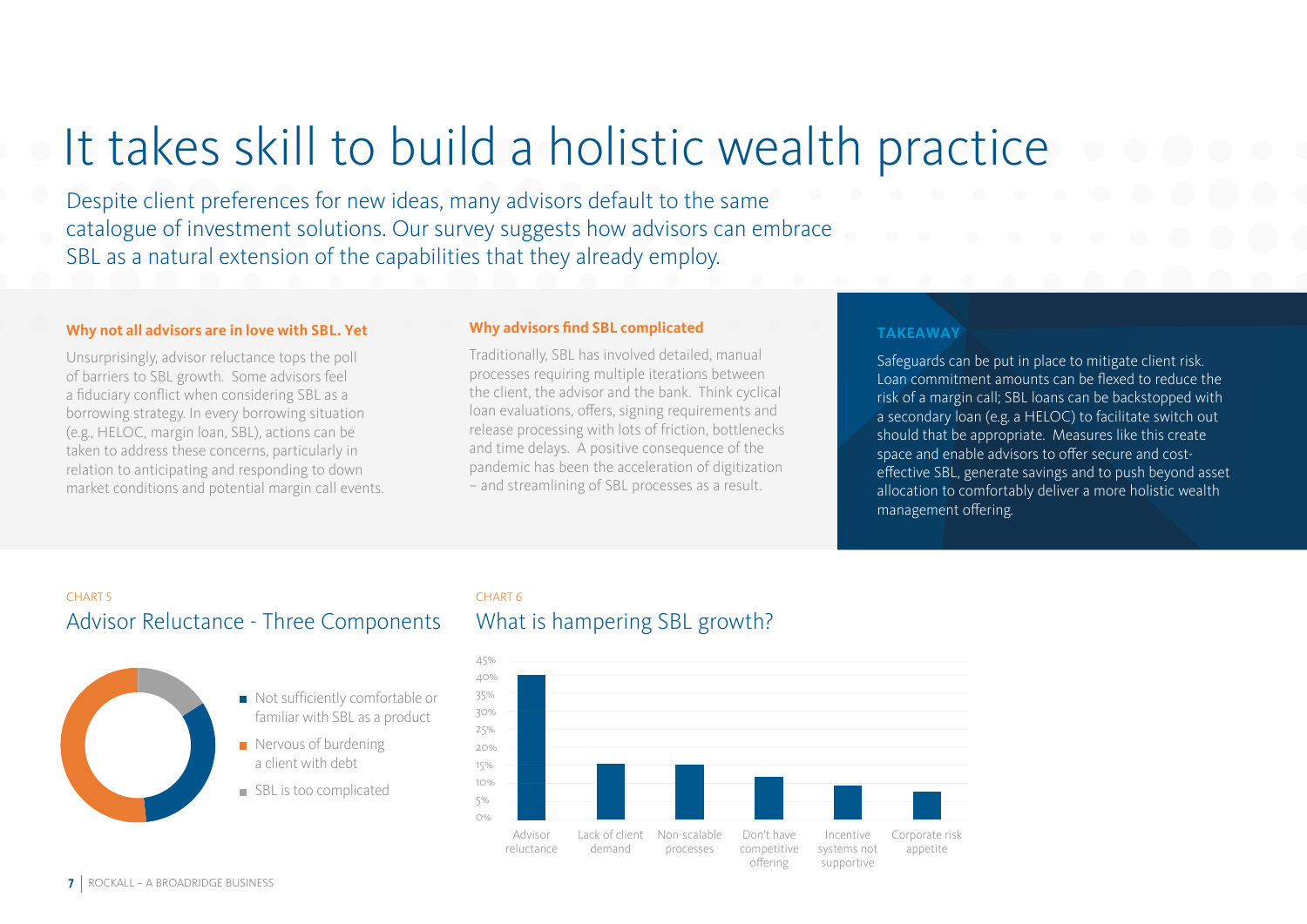Where before, facilities like DocuSign were offered on an exception basis, they are now the norm. Friction has been stripped out of the SBL workflow because of reduced resistance to automation and change, making digitization projects easier to sell and to manage.

Banks that are successfully maximizing SBL growth have moved closer to end-to-end process streamlining, right through to the advisor workstation. These banks know that enabling and informing the advisor and making the SBL application process smoother and faster are real business differentiators.

### **Why debt and wealth creation often go hand in hand**

As our survey shows, some advisors struggle to justify the seemingly conflicted relationship between debt and wealth creation. However, the data shows increasing demand for the liquidity available through SBL. The various reasons behind SBL loan applications (bridging finance to avail of an investment opportunity, working capital, payment of tax bills) also point to the need for advisor-involvement.

Advisors can differentiate their service by actively managing value on both sides of a client's balance sheet, especially for those with non-SBL debt. The truth is that investors who want or need liquidity will find it. If their advisor is not making efficient credit available to them, they will find an advisor who will.

Underpinned with sensible suitability testing, advisors need to be able to offer SBL as part of their general service in a frictionless, comfortable way. Directly from their workstations.

#### CHART 7

## Advisors would sell more SBL if they...



### **Getting advisors comfortable with SBL**

Lack of familiarity with SBL is impeding advisor uptake, even though their clients are interested in SBL. Those advisors with a better understanding of the product and who are equipped with SBL sales tools and processing ease will benefit from upsurging demand.

Technology and operations support are the most significant pain points for dissatisfied advisors. Just 35% of these advisors say their firm's technology offerings have improved in the past year and just 12% have had problem-free experiences with their firm during the past year.

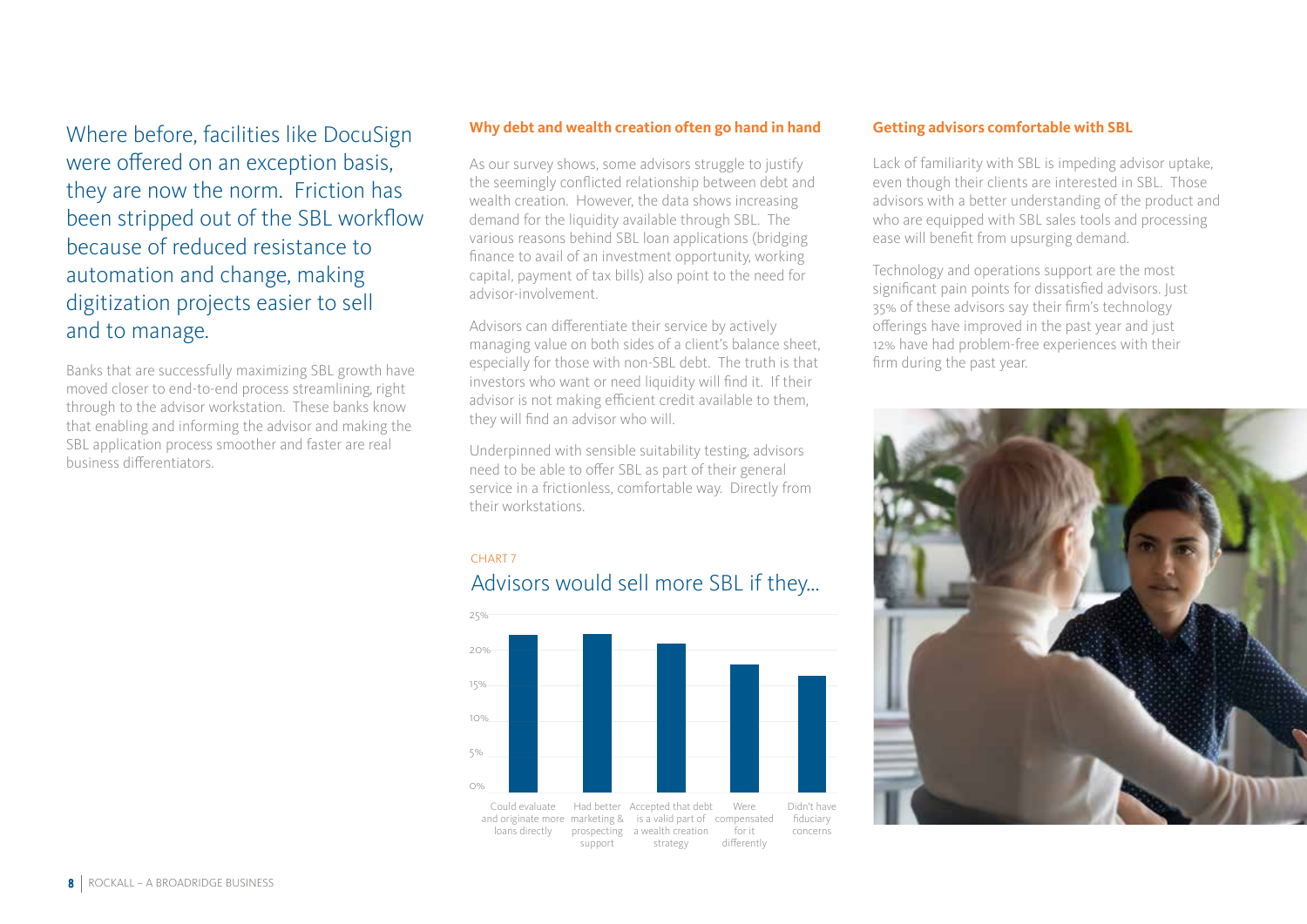## Mass affluent represents the majority of investor households



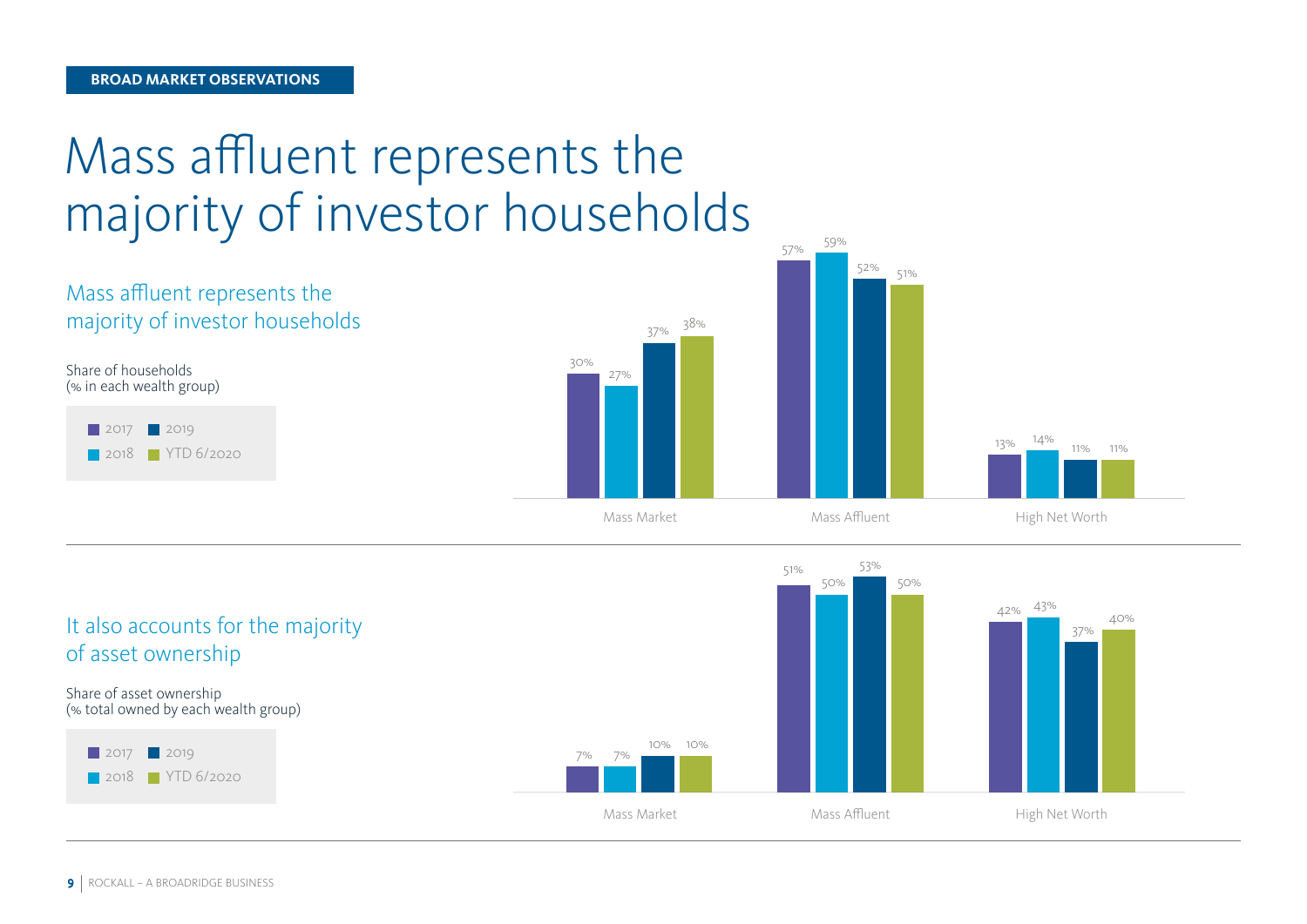Post-pandemic, lenders are doubling down on process streamlining with investment in advisor training and sales support right through the business line. Successful SBL lending is based on suitable lending to borrowers who will utilize their loan. The advisor is the conductor in this process.

## **The emergence of the Lending Advisor**

"Lending Advisor" is a phrase we are hearing more of in the market. We believe that it articulates well what we are all trying to do – to support existing financial advisors to expand their services holistically. The overall challenge is creating more Lending Advisors and supporting them with the tools and training to enable appropriate lending and debt consolidation.

According to Cap Gemini, about a third of mass affluent clients are looking for other value-added financial services such as real estate investment advice, estate and tax

planning, access to credit and legal consultation. This broader approach to financial wellness typically includes a balance sheet approach that incorporates both assets and liabilities; strategies that include asset protection, investment growth as well as access to credit, often for the purpose of debt consolidation.

The "Lending Advisor" is starting to emerge in the context of SBL and wealth lending as a specialist advisor to support clients with advice on financial planning, investment management, lending strategies and risk management. They match the solution to the need: wealth management strategy and product selection are based on the client's current financial situation across key areas including banking, investing, retirement planning, risk management, estate planning, etc.

When a client needs access to credit, advisors need to be able to differentiate the appropriateness of a more traditional credit solution such as Home Equity Line of Credit (HELOC) and other credit products. The Lending Advisor of the future will be proficient at recognizing situations in which an SBL loan may be more appropriate and represent better value for the client.



## Lesson from the front line : how lenders are supporting the evolution of Lending Advisors

## **Committed to supporting the advisor's SBL experience**

Providing the right education and training to advisors, helping them understand how to identify when SBL is the right option for a strategic credit need, creating a seamless experience to put an SBL loan in place for the client, and equipping advisors to navigate on-going servicing and monitoring.

## **SBL can enable the advisor to assist the client to explore their dreams and desires without having to liquidate their portfolio**

SBL keeps investment strategies on track while unlocking liquidity for personal emergencies, funding business requirements, real estate purchases, luxury acquisitions and more.

### **Emphasizing how SBL provides an added measure of liquidity**

It's often easier to manage a client's credit exposure through an SBL loan than through a mortgage or HELOC. With an SBL loan, the client can continue to trade their portfolio, with daily monitoring. An easy switch to another lending solution is enabled if market performance warrants a change in strategy.

## **Incorporating SBL into a client's digital experience**

Digitized SBL provides an interactive gateway to credit for the client. With access to daily collateral valuations and monitoring of a client's borrowing power, advisors can become more knowledgeable and effective in delivering a more holistic, strategic and personalized experience to each client.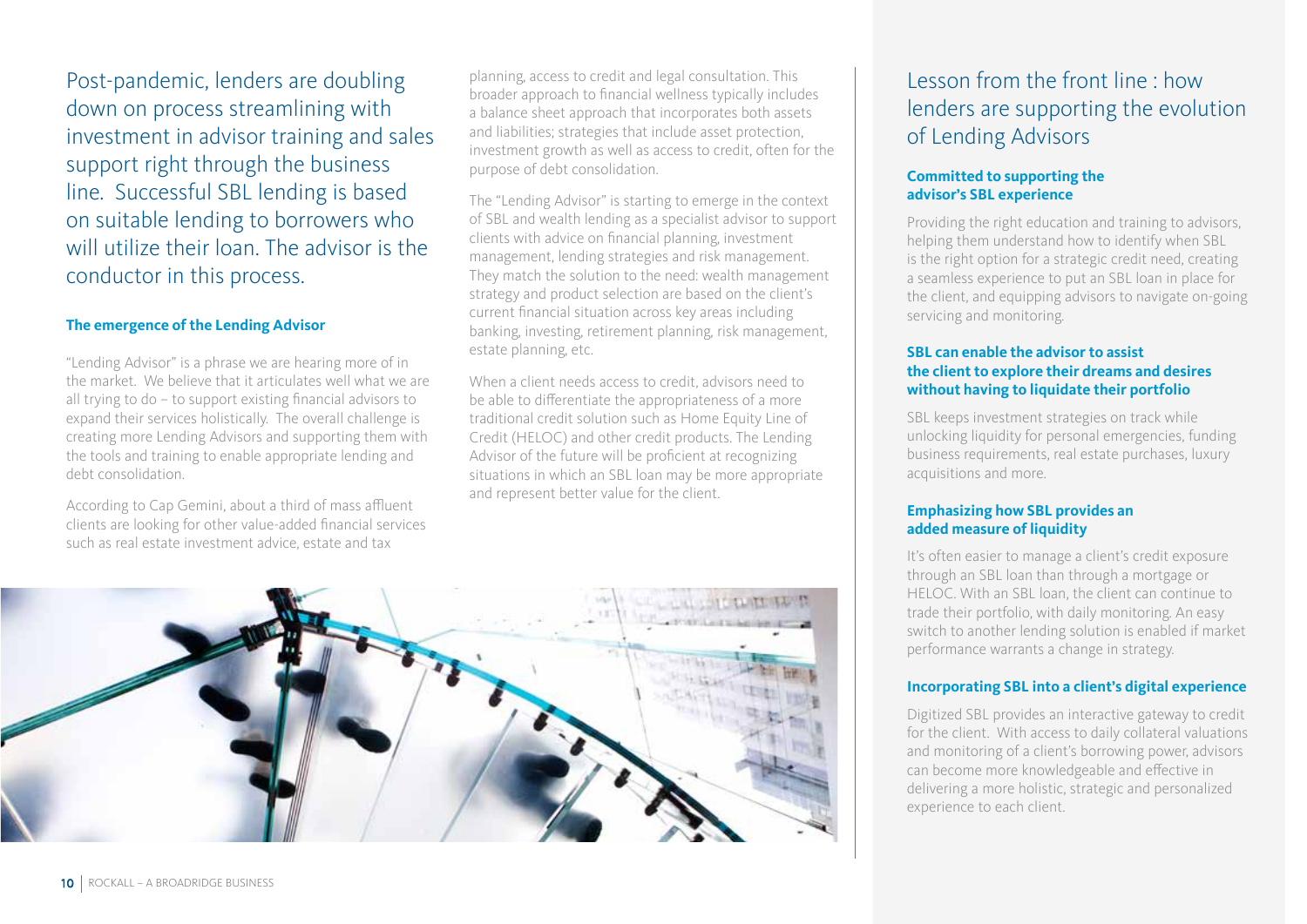## **Takeaway**

Advisors need better training, marketing and prospecting support in the context of SBL. They must be able to quickly assess the suitability of their clients and, ultimately, to evaluate and originate loans with their clients in the meeting. On their part, advisors need to be more amenable to debt as a valid part of wealth creation and a financial wellness approach.

## **Strategies for growth**

Our SBL leaders are looking to drive their businesses with both market growth and internal efficiencies. Seemingly at odds with our earlier picture of low penetration of existing accounts, many lenders are looking to attract new AUM to drive SBL adoption. Our respondents know that wealth clients who are looking for credit are mobile. Offering SBL as part of a balanced wealth management service enhances the ability to attract new assets on the move; lenders oriented this way go beyond asset management to promote holistic wealth protection and creation strategies.

Digitization and offering SBL directly from the workstation are also key strategies for growth. Our chart shows that lenders are considering multiple approaches to growth. From attracting new AUM and selling to existing clients, to the streamlining of process, enabling the advisor and extending the range of potential collateral types – all options are up grabs. As the business becomes more democratized with retail borrowers, the ability to focus sales and marketing effort on suitable and profitable prospects in a scalable way becomes increasingly important.

The right platform will enable the sales channel while ensuring scalability and comprehensive risk management and stress testing. Accelerated digitization of SBL processes helps to deliver an enhanced client experience, balanced credit risk exposure and optimized profitability.

Just a few years ago, SBL loans were available only to the select few. Today, by gaining an understanding of the SBL market and the borrowers for whom it is appropriate, advisors can offer SBL and credit as part of their core wealth strategy in a secure and differentiating way. After all, which investor is looking to sell in the current, strong market conditions.



## CHART 8 Strategy for growth

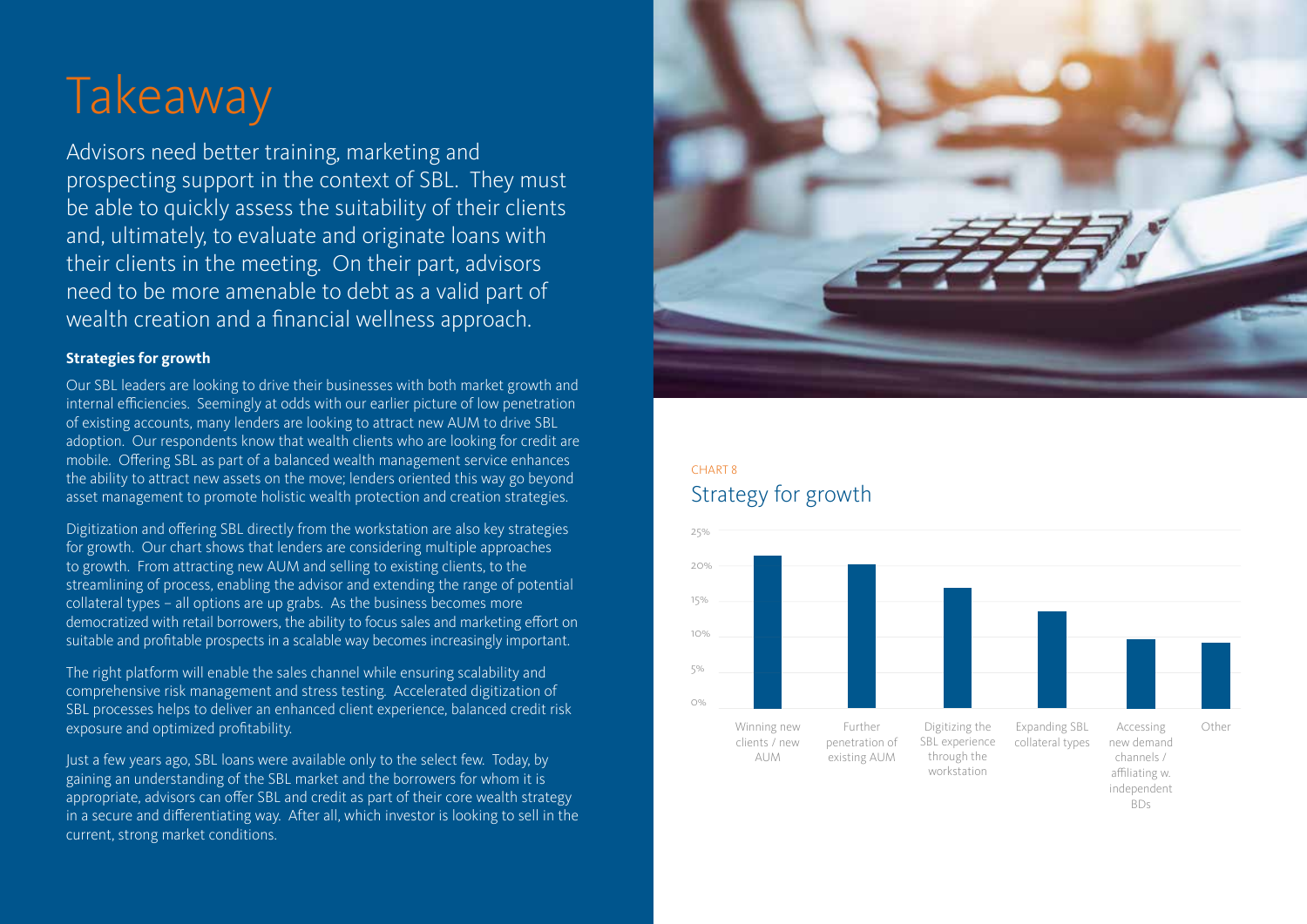## From friction to digitization – all the comfort and reward without the inconvenience

As lenders educate and empower advisors, they are also focused on stripping friction out of their SBL processes and systems. The key deliverable? Shorter time to fund availability. Over the next three years, our respondents expect to shave days off the time it takes to process a loan.

Our survey acknowledges that operational streamlining and enabling the origination of loans directly from the workstation are key competitive drivers for SBL. Clients are no longer prepared to wait for days or weeks for access to liquidity. Similarly, advisors want the capability to deliver SBL to suitable clients in the timeliest fashion.

SBL front-runners are going beyond vanilla end-to-end SBL processes to deliver rich features like a pre-qualified pipeline for the advisor, including personalized loan evaluations and tailored marketing strategies.

Empowering advisors to have sales conversations with suitable and pre-qualified clients – and having that loan fully underwritten in days with limited effort – is the key to growing SBL in a safe and scalable way.

### **A two-day time-to-loan standard**

In three years, the vast majority (84%) of our lenders plan to be able to process SBL loans within two days – up from just over 20% today. All expect to originate and fund SBL loans within at least five days – from a base of 63% offering this timeline today. This change is possible only with dedicated investment in process optimization, digitization and programmatic enablement of the advisor and their sales channel.

**Where time-to-loan is the time from first application to full approval, including executed loan documentation**

#### CHART 9



## Reduction in time-to-funding over the next three years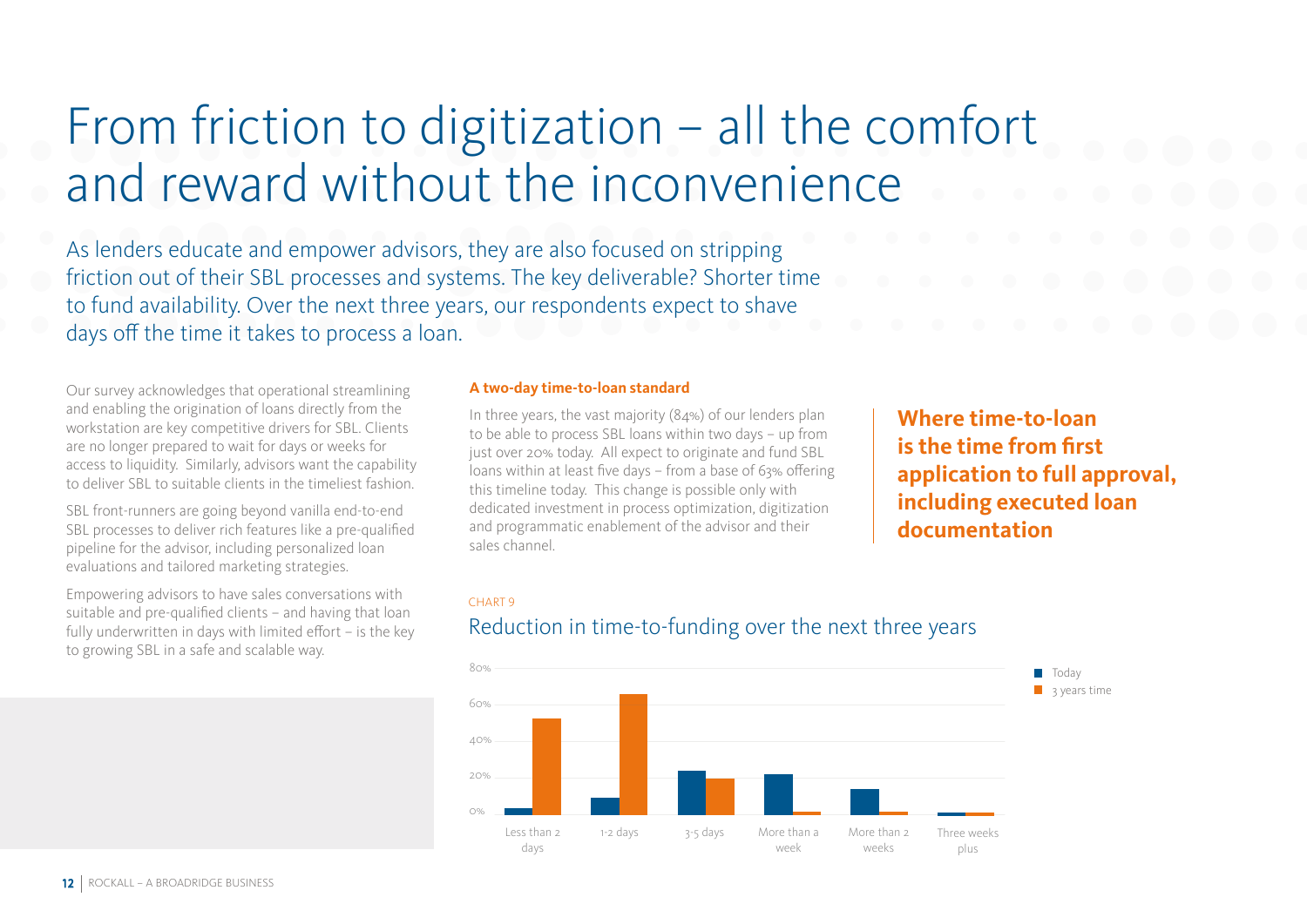## **Accelerated innovation**

COVID-19 prompted more than three-quarters of our respondents to adapt their innovation agendas – whether through accelerating delivery, by expanding the digital footprint and improving workstation productivity, or by adding new priorities. Post-pandemic, the business is more agile and streamlined. It turns out that we were a lot more flexible than we thought. It remains to be seen if we can stay in this Innovation-Mode and maintain the speed of adaptation and change that we have seen in the last eighteen months.



SBL continues to be a target for innovation dollars, with over a third of respondents dedicating at least 10% of their organisations' innovation budget specifically to SBL. Lenders are focused on minimizing time-to-loan and enabling the advisor sales channel, all while maintaining tight credit and operational risk control. Fully digital onboarding is being supported with rich advisor dashboard data and capabilities to encourage seamless lending.

The goal of advisor-led business growth supported by streamlined end-toend processes and sophisticated credit risk management is in sight.

## CHART 10 COVID-related innovation changes

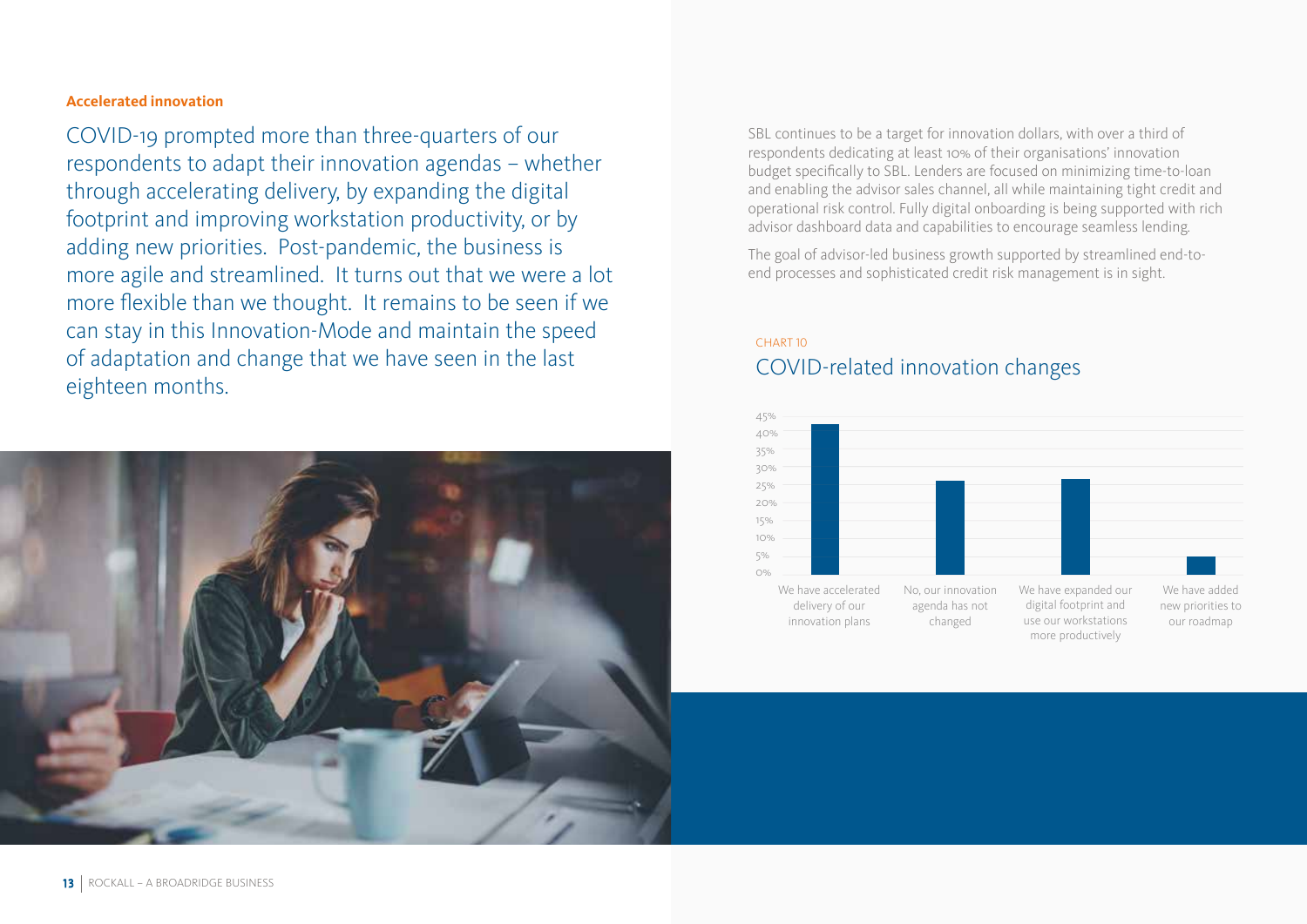## Evolving SBL with Broadridge

### **DRIVING BUSINESS GROWTH AND PERSONALIZATION WITH MACHINE LEARNING**

The incorporation of machine learning and analytics into wealth management is well underway. For SBL, the journey is just beginning as we look to personalize marketing efforts, drive SBL growth and improve yield.

Our machine learning algorithms are unlocking value in the SBL business with automated prospect qualification and pipeline creation. Sophisticated models can scan loan books for churn potential, prospective new business and debt consolidation opportunities. Models include yield forecasts, loan utilization prediction, churn prediction, propensity to borrow and sophisticated borrower segmentation/classification.

By harnessing the power of the data already on the workstation, advisors and lenders alike can better understand the client base and grow the book with improved lending, all while protecting AUM balances.

Delivering this rich information as usable insights and next action signals creates a true step change in the power of Broadridge's SBL technology to deliver business growth, robust credit risk management and Lending Advisor success.

### **WEALTH LENDING NETWORK**

Until now, SBL has been the domain of those advisors and wealth managers with a bank affiliation. Broadridge's Wealth Lending Network opens up the SBL marketplace – helping unaffiliated advisors to connect their investors with lower cost liquidity. Advisors or lenders who are new to SBL or have low-volume, accommodation SBL business can now offer SBL as a product with none of the heavy technology investment. We believe that the Wealth Lending Network offers an outstanding starting point for those wishing to explore the potential of SBL in their businesses.





#### **Understand the customer**

Forecast and gain insights into the bank's SBL book and understand the current borrower base to inform and deepen interaction and engagement



## **Grow the Book**

Increase SBL penetration in the advisor and client base by identifying high propensity investors, and by supplying advisors with right-time, right-channel personalized messaging integrated with end-to-end loan origination, directly from the workstation



#### **Protect loan balances**

Reduce churn of lines of credit by identifying lines-at-risk and supplying "did you know" and "before you go" messaging that is personalized to the borrower